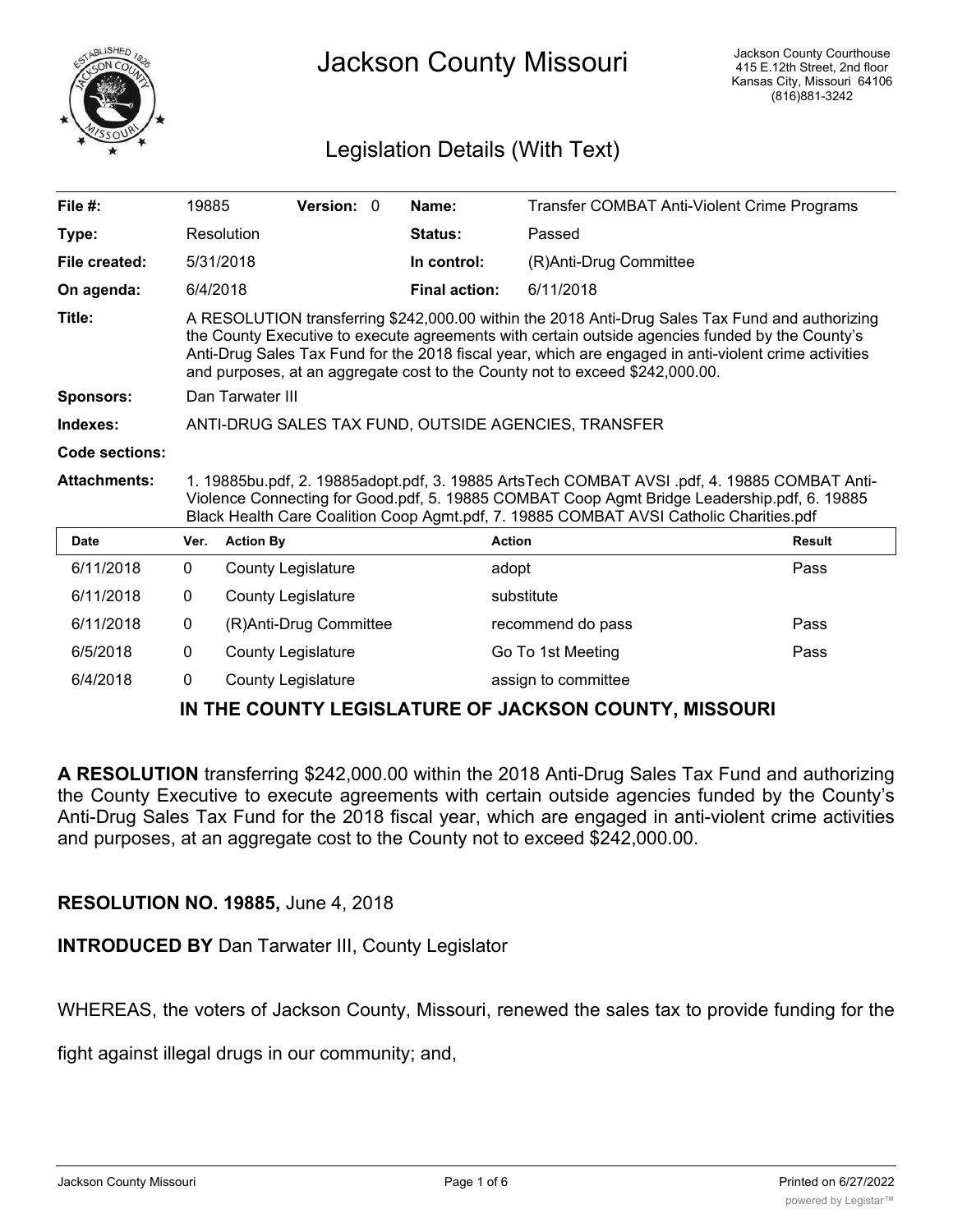WHEREAS, the proceeds and interest generated from this tax are deposited in a special Jackson County Anti-Drug Sales Tax Trust Fund that is segregated and not commingled with the general fund or any other special funds of the County; and,

WHEREAS, in 2009, voters authorized the addition of an anti-violent crime component to the COMBAT campaign; and,

WHEREAS, the voters and the Legislature authorized the Drug Commission, subject to approval by the Legislature, to contract with any organization or entity, whether public or private, which engages in anti-violent crime activities; and,

WHEREAS, by Request for Proposals 59-13, the Drug Commission solicited proposals from community agencies seeking to provide anti-violence initiative activities and services; and,

WHEREAS, these proposals were evaluated by outside reviewers who made funding recommendations to the Commission; and,

WHEREAS, after review of the outside evaluators recommendations, the Jackson County Drug Commission has recommended that the County Executive be authorized to execute agreements with the following outside agencies engaged in anti-violent crime activities for services from January 1, 2018, to December 31, 2018:

#### **AGENCY AMOUNT**

| <b>Bridge Leadership Academy</b>   | \$122,403.00 |
|------------------------------------|--------------|
| Catholic Charities of Kansas City  | \$69,814.00  |
| <b>Connecting For Good</b>         | \$70,000.00  |
| <b>Black Health Care Coalition</b> | \$51,960.00  |
| ArtsTech                           | \$27,000.00  |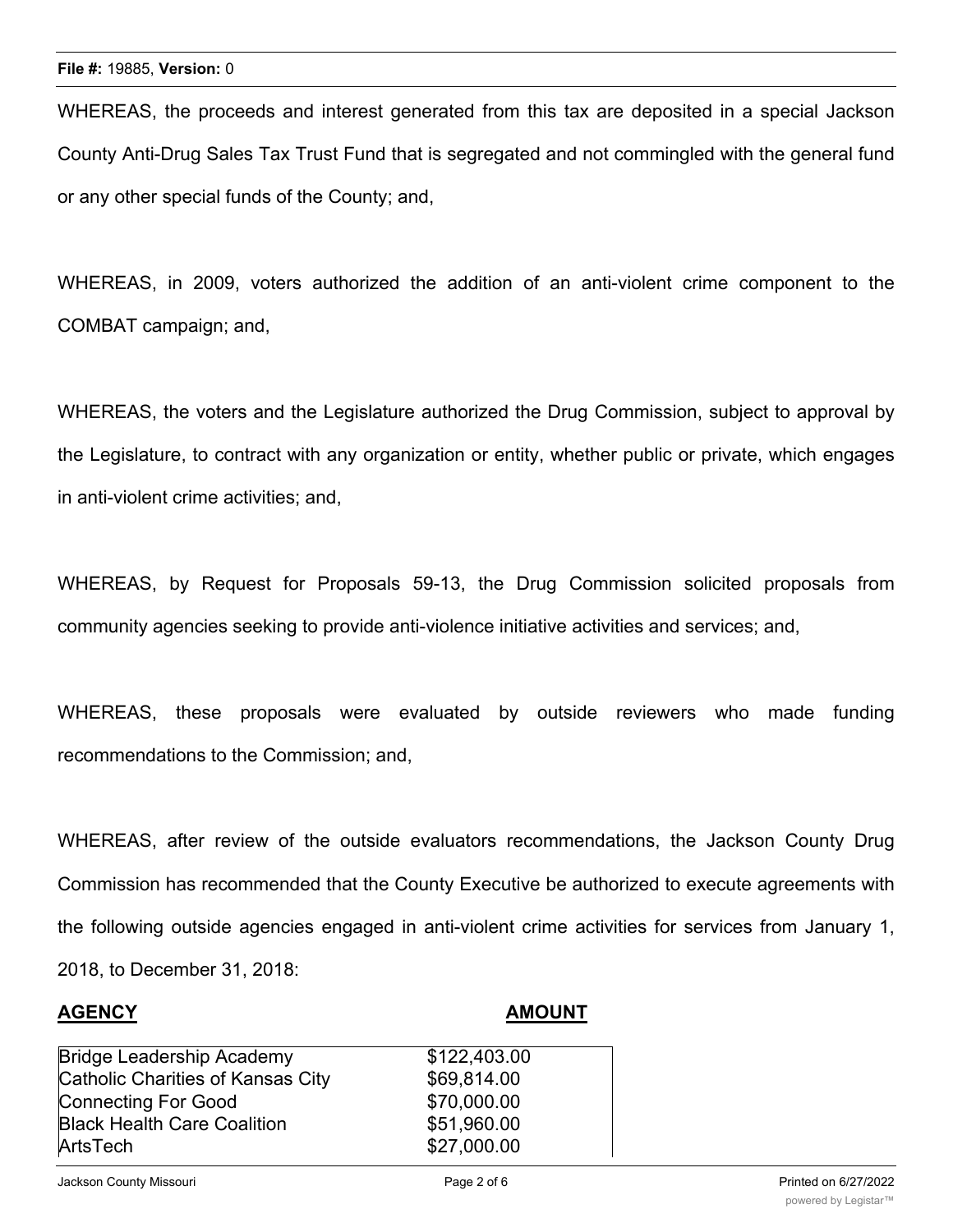ArtsTech \$27,000.00 Jackson County Family Court **\$44,184.00 TOTAL \$242,000.00**

Connecting For Good \$70,000.00

and,

WHEREAS, a transfer within the Anti-Drug Sales Tax Fund is necessary to place the funds required for the agreements in the proper spending account; and,

WHEREAS, by Ordinance 5062, dated December 6, 2017, the Legislature did establish certain Reserve Accounts for certain budget lines within the 2018 County budget; and,

WHEREAS, certain funds appropriated in such Reserve Accounts within the 2018 Anti-Drug Sales Tax Fund are needed to cover the anti-violent crime agreements; and,

WHEREAS, there are numerous disputes between the County Executive and the Legislature regarding the validity of Ordinance 5062, relating to its construction and interpretation, and multiple related issues; and,

WHEREAS, the Chief Administrative Officer has recommended the adoption of this Resolution, without waiving any previous position taken in reliance upon the memorandum of the County Counselor dated December 22, 2017, regarding Ordinance 5062, and without waiving any position taken in reliance upon other legal memorandums provided by the Office of the County Counselor; and,

WHEREAS, the Legislature recognizes that funds identified as Reserve Funds in the adopted 2018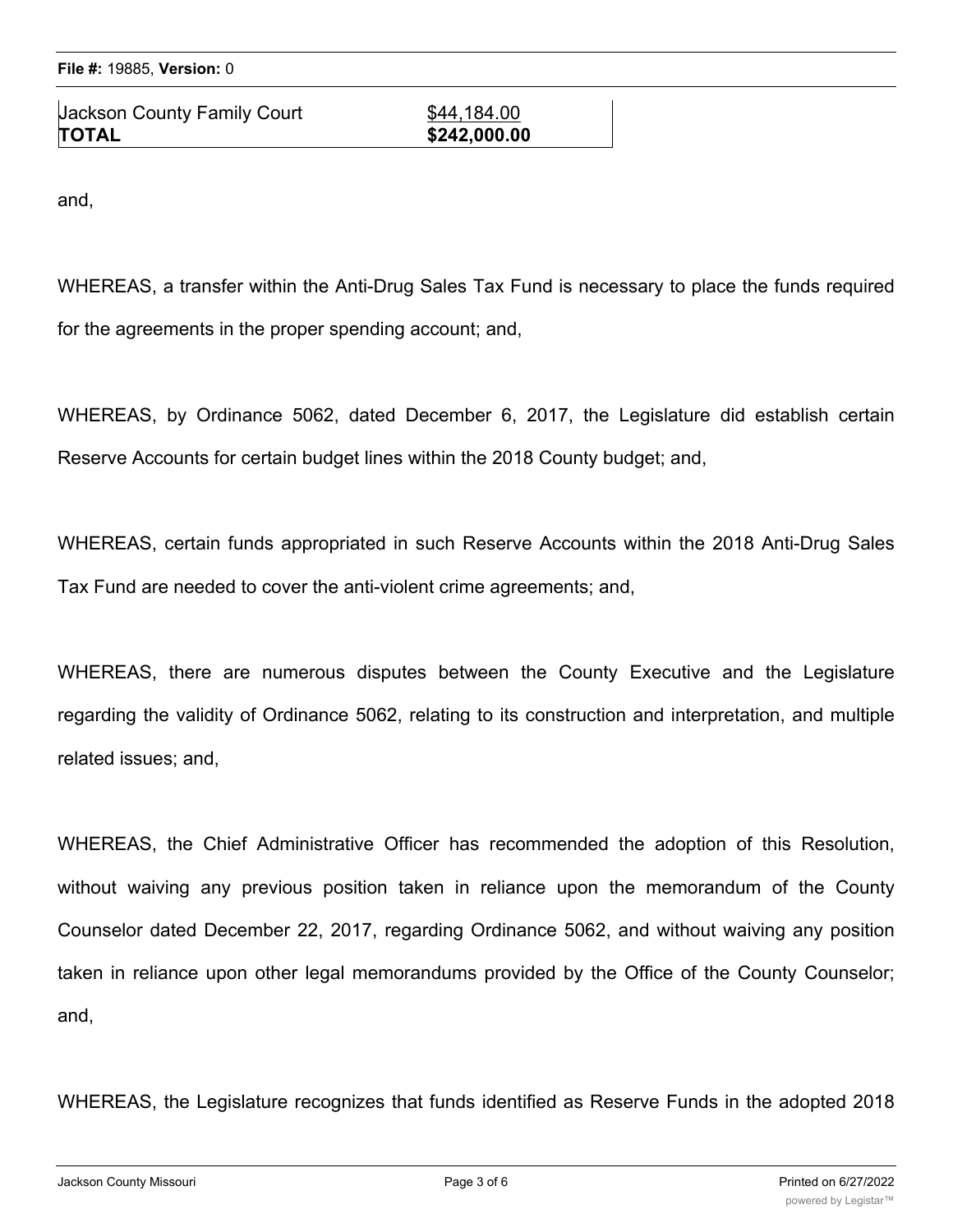budget within the Anti-Drug Sales Tax Fund are required to be designated for use by the Drug Commission; and,

WHEREAS, the Chief Administrative Officer has requested that the funds identified in this Resolution be made available for such use within the 2018 budget; and,

WHEREAS the Legislature agrees that funds described in this Resolution should be made available for such use by posting to certain budget line items in the Anti-Drug Sales Tax Fund nondepartmental budget or otherwise for calendar year 2018 by the Finance and Purchasing Department; now therefore,

BE IT RESOLVED by the County Legislature of Jackson County, Missouri, that the following transfers or equivalent documentation/identification, to accomplish posting of the funds in County's budget management system so that the funds are available for immediate use and expenditure within the 2018 budget, be and hereby are authorized:

| <b>DEPARTMENT/DIVISION</b>    | <b>CHARACTER/DESCRIPTION</b> | <b>FROM</b> | <u>TO</u> |
|-------------------------------|------------------------------|-------------|-----------|
| Anti-Drug Sales Tax Fund      |                              |             |           |
| Reserve<br>008-8006           | 56835 - Reserve Operating    | \$242,000   |           |
| Non-Departmental<br>Anti-Drug |                              |             |           |
| 008-5108                      | 56090- Other Contractual Svc |             | \$242,000 |

BE IT FURTHER RESOLVED by the County Legislature of Jackson County, Missouri, that the County Executive be and hereby is authorized to execute agreements with these agencies in the respective amounts indicated, in a form to be approved by the County Counselor; and,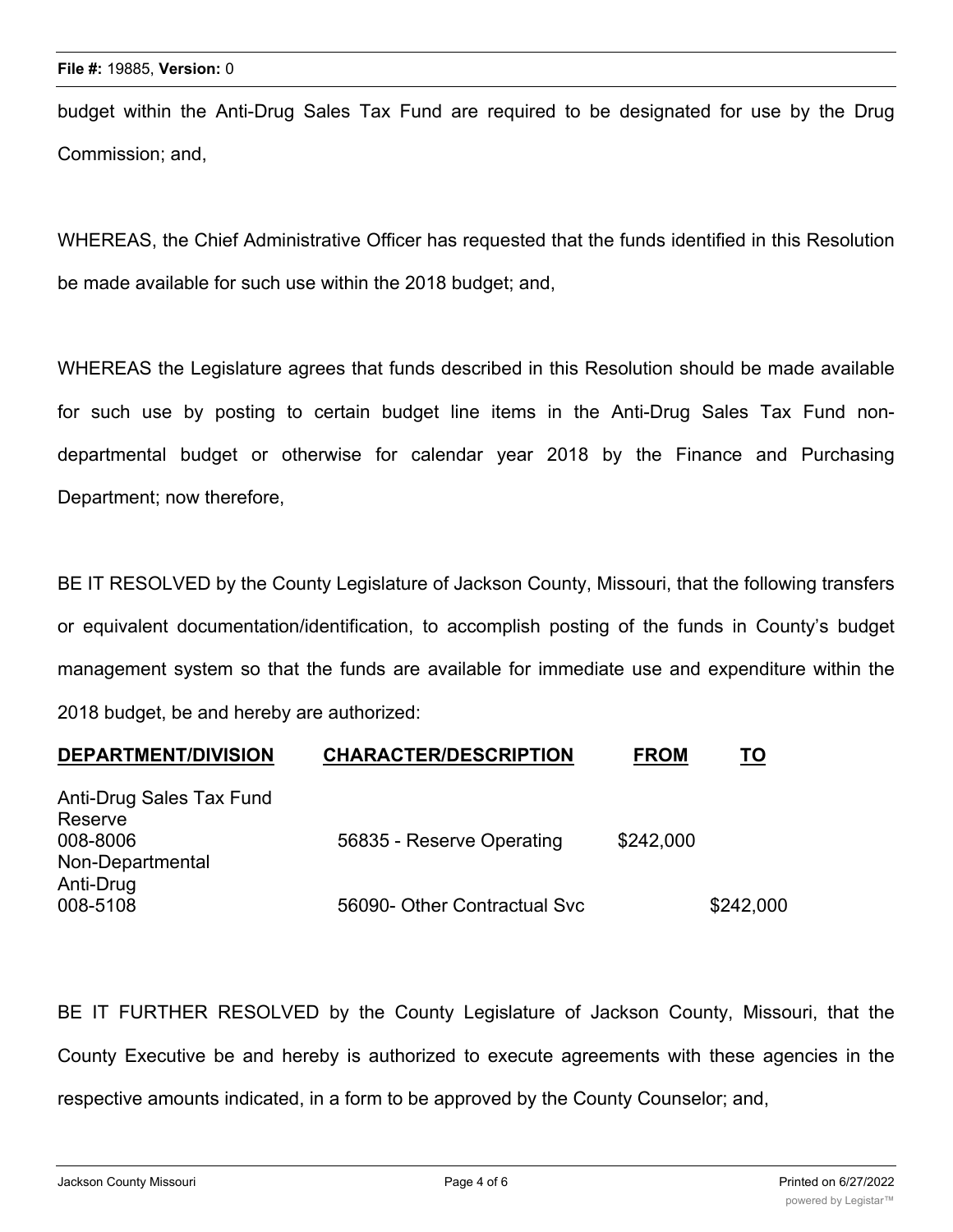BE IT FURTHER RESOLVED that the Department of Finance and Purchasing be and hereby is

authorized to make all payments, including final payment on the agreements.

 $\overline{\phantom{a}}$  , and the contribution of the contribution of the contribution of the contribution of the contribution of the contribution of the contribution of the contribution of the contribution of the contribution of the

 $\mathcal{L}_\text{max}$  , and the contract of the contract of the contract of the contract of the contract of the contract of

Effective Date: This Resolution shall be effective immediately upon its passage by a majority of the Legislature.

APPROVED AS TO FORM:

Chief Deputy County Counselor County Counselor

Certificate of Passage

I hereby certify that the attached resolution, Resolution No. 19885 of June 4, 2018, was duly passed on June 11, 2018 by the Jackson County Legislature. The votes thereon were as follows:

 $\gamma$ eas  $\qquad \qquad \frac{9}{2}$  Nays  $\qquad \frac{0}{2}$ 

Abstaining 0 Absent 0

Date **Date** Mary Jo Spino, Clerk of Legislature